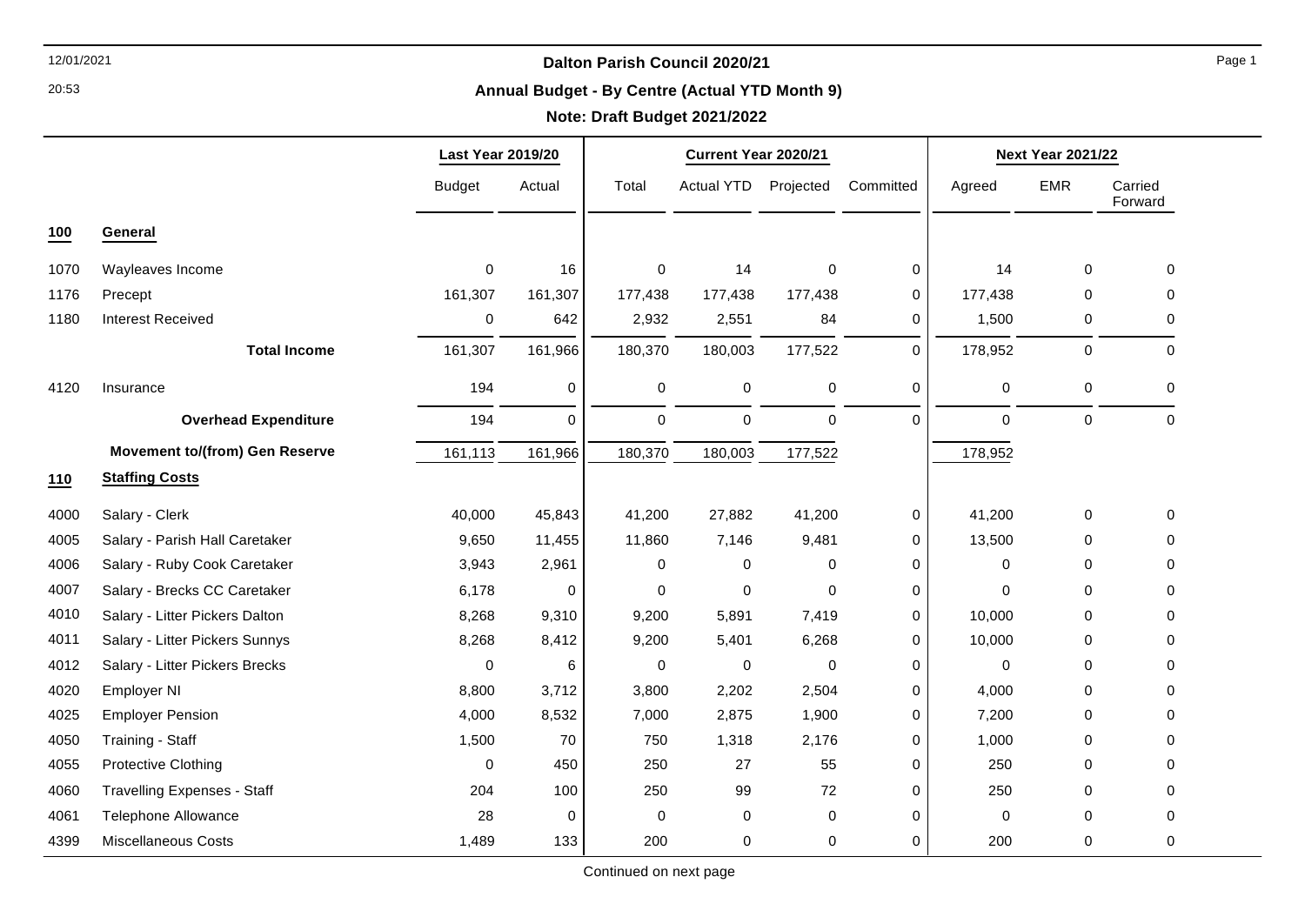20:53

#### **Annual Budget - By Centre (Actual YTD Month 9)**

# **Note: Draft Budget 2021/2022**

|      |                                       | <b>Last Year 2019/20</b> |           |             | Current Year 2020/21 |             |             | <b>Next Year 2021/22</b> |             |                    |
|------|---------------------------------------|--------------------------|-----------|-------------|----------------------|-------------|-------------|--------------------------|-------------|--------------------|
|      |                                       | <b>Budget</b>            | Actual    | Total       | <b>Actual YTD</b>    | Projected   | Committed   | Agreed                   | <b>EMR</b>  | Carried<br>Forward |
|      | <b>Overhead Expenditure</b>           | 92,328                   | 90,982    | 83,710      | 52,841               | 71,075      | 0           | 87,600                   | $\mathbf 0$ | $\pmb{0}$          |
|      | <b>Movement to/(from) Gen Reserve</b> | (92, 328)                | (90, 982) | (83, 710)   | (52, 841)            | (71, 075)   |             | (87,600)                 |             |                    |
| 120  | <b>Administraion</b>                  |                          |           |             |                      |             |             |                          |             |                    |
| 1190 | Cils Income                           | 0                        | 5,406     | 0           | 16,219               | 0           | 0           | 0                        | 0           | 0                  |
| 1999 | Miscellaneous Income                  | 0                        | 200       | $\pmb{0}$   | 160                  | 220         | 0           | $\mathbf 0$              | 0           | 0                  |
|      | <b>Total Income</b>                   | 0                        | 5,606     | $\mathsf 0$ | 16,379               | 220         | 0           | $\pmb{0}$                | $\pmb{0}$   | $\pmb{0}$          |
| 4100 | Stationery                            | 1,044                    | 982       | 500         | 322                  | 610         | 0           | 600                      | 0           | 0                  |
| 4101 | Photocopying                          | 0                        | 68        | 250         | 117                  | 101         | 0           | 250                      | $\Omega$    | 0                  |
| 4102 | Postages                              | $\Omega$                 | 493       | 500         | 230                  | 277         | 0           | 500                      | $\Omega$    | 0                  |
| 4103 | Subscriptions                         | 1,500                    | 0         | 1,500       | 1,816                | 2,764       | 0           | 2,500                    | $\Omega$    | $\mathbf 0$        |
| 4105 | Advertising                           | 858                      | 0         | 100         | 0                    | $\Omega$    | 0           | 100                      | $\Omega$    | 0                  |
| 4106 | Health & Safety                       | 0                        | 15        | 50          | 56                   | 112         | 0           | 250                      | $\Omega$    | 0                  |
| 4107 | Petty Cash                            | 420                      | 0         | 0           | $\mathbf 0$          | $\mathbf 0$ | 0           | $\mathbf 0$              | $\Omega$    | $\mathbf 0$        |
| 4110 | IT Equipment & Software               | 758                      | 1,831     | 2,000       | 610                  | 808         | 0           | 500                      | $\Omega$    | 0                  |
| 4115 | Telephones & Broadband                | 1,602                    | 893       | 1,200       | 657                  | 988         | 0           | 1,200                    | $\Omega$    | $\mathbf 0$        |
| 4116 | <b>Mobile Phones</b>                  | 0                        | 508       | 900         | 570                  | 774         | 0           | 900                      | $\Omega$    | $\mathbf 0$        |
| 4120 | Insurance                             | 3,893                    | 0         | $\mathbf 0$ | 0                    | $\Omega$    | 0           | $\mathbf 0$              | $\Omega$    | 0                  |
| 4125 | <b>Audit Fees</b>                     | 1,597                    | 1,526     | 1,750       | $-518$               | $-1,035$    | $\mathbf 0$ | 1,750                    | $\Omega$    | 0                  |
| 4126 | Legal & Professional Fees             | 0                        | 2,067     | 4,500       | 936                  | 472         | 0           | 800                      | $\Omega$    | $\mathbf 0$        |
| 4127 | Payroll Service Fees                  | 249                      | 411       | 500         | 356                  | 502         | 0           | 550                      | $\Omega$    | 0                  |
| 4210 | Repairs & Maintenance                 | 0                        | 21        | 200         | 0                    | $\mathbf 0$ | 0           | 200                      | 0           | 0                  |
| 4230 | Legionella Checks                     | 0                        | 246       | 0           | 0                    | $\mathbf 0$ | 0           | $\mathbf 0$              | $\Omega$    | 0                  |
| 4399 | <b>Miscellaneous Costs</b>            | 500                      | 29        | 500         | 0                    | $\mathbf 0$ | 0           | 250                      | 0           | 0                  |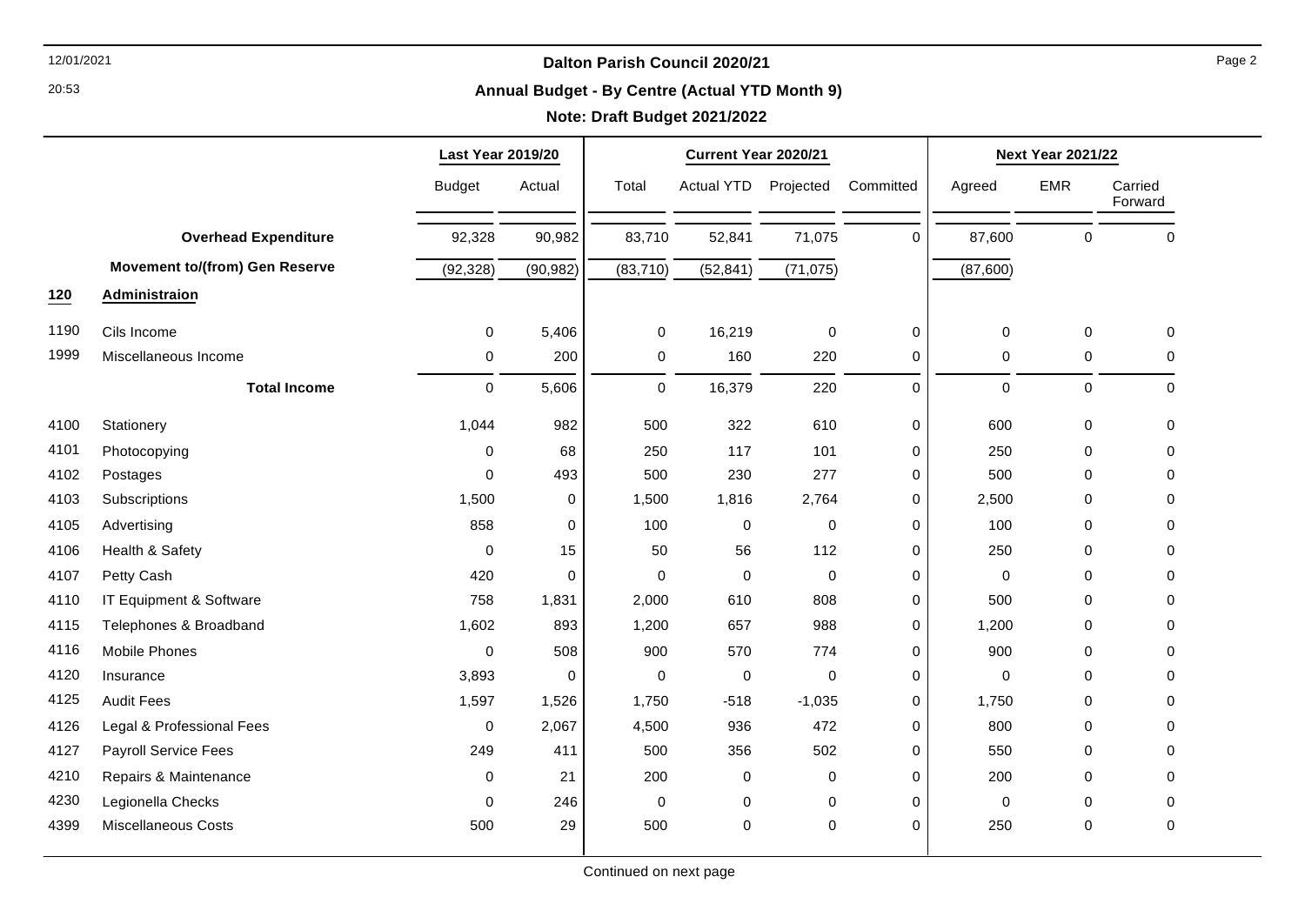20:53

#### **Annual Budget - By Centre (Actual YTD Month 9)**

|      |                                       | <b>Last Year 2019/20</b> |             |             | Current Year 2020/21 |             |             | <b>Next Year 2021/22</b> |                     |                    |
|------|---------------------------------------|--------------------------|-------------|-------------|----------------------|-------------|-------------|--------------------------|---------------------|--------------------|
|      |                                       | <b>Budget</b>            | Actual      | Total       | Actual YTD           | Projected   | Committed   | Agreed                   | <b>EMR</b>          | Carried<br>Forward |
|      | <b>Overhead Expenditure</b>           | 12,421                   | 9,089       | 14,450      | 5,152                | 6,373       | $\mathbf 0$ | 10,350                   | $\pmb{0}$           | $\mathbf 0$        |
|      | 120 Net Income over Expenditure       | $-12,421$                | $-3,483$    | $-14,450$   | 11,227               | $-6,153$    | $\Omega$    | $-10,350$                | 0                   | 0                  |
| 6000 | less Transfer to EM Reserves          | 0                        | 5,406       | 0           | 16,219               | 16,219      | $\Omega$    | 0                        | 0                   | 0                  |
|      | <b>Movement to/(from) Gen Reserve</b> | (12, 421)                | (8,889)     | (14, 450)   | (4,992)              | (22, 372)   |             | (10, 350)                |                     |                    |
| 125  | <b>Civic</b>                          |                          |             |             |                      |             |             |                          |                     |                    |
| 4150 | Chair's Allowance                     | 250                      | 100         | 250         | 0                    | 0           | 0           | 0                        | 0                   | 0                  |
| 4151 | Members' Expenses                     | 300                      | $\mathbf 0$ | 250         | 0                    | $\mathbf 0$ | $\mathbf 0$ | 250                      | $\mathbf 0$         | $\Omega$           |
| 4152 | Training - Members                    | 2,000                    | 0           | 500         | 0                    | 0           | $\mathbf 0$ | 500                      | 0                   | $\mathbf 0$        |
| 4154 | <b>Election Costs</b>                 | $\mathbf 0$              | $\Omega$    | 7,100       | $\mathbf 0$          | 0           | 0           | 2,750                    | 0                   | $\Omega$           |
|      | <b>Overhead Expenditure</b>           | 2,550                    | 100         | 8,100       | $\pmb{0}$            | $\mathbf 0$ | 0           | 3,500                    | $\mathsf{O}\xspace$ | $\mathbf 0$        |
|      | <b>Movement to/(from) Gen Reserve</b> | (2, 550)                 | (100)       | (8, 100)    | 0                    | $\mathbf 0$ |             | (3,500)                  |                     |                    |
| 150  | <b>Grants</b>                         |                          |             |             |                      |             |             |                          |                     |                    |
| 1150 | <b>Grants Received</b>                | $\mathbf 0$              | $\mathbf 0$ | $\mathbf 0$ | 4,068                | $\mathbf 0$ | 0           | $\mathsf 0$              | $\mathsf{O}\xspace$ | $\mathbf 0$        |
|      | <b>Total Income</b>                   | $\mathbf 0$              | $\mathbf 0$ | $\mathbf 0$ | 4,068                | 0           | 0           | 0                        | $\mathbf 0$         | $\mathbf 0$        |
| 4160 | Grants - S137                         | 30,000                   | 300         | 1,000       | 500                  | 0           | 0           | 2,000                    | 0                   | 0                  |
| 4161 | Grants - Other                        | $\pmb{0}$                | 2,001       | 2,000       | 0                    | 0           | 0           | 5,000                    | 0                   | 0                  |
|      | <b>Overhead Expenditure</b>           | 30,000                   | 2,301       | 3,000       | 500                  | $\mathbf 0$ | $\Omega$    | 7,000                    | 0                   | $\mathbf 0$        |
|      | <b>Movement to/(from) Gen Reserve</b> | (30,000)                 | (2, 301)    | (3,000)     | 3,568                | $\mathbf 0$ |             | (7,000)                  |                     |                    |
| 160  | <b>Brecks Community Centre</b>        |                          |             |             |                      |             |             |                          |                     |                    |
| 4120 | Insurance                             | 0                        | 559         | 0           | 0                    | $\mathbf 0$ | 0           | 0                        | 0                   | 0                  |
| 4200 | Rates                                 | $\mathbf 0$              | 339         | $\mathbf 0$ | $\mathbf 0$          | $\mathbf 0$ | 0           | $\Omega$                 | 0                   | $\mathbf 0$        |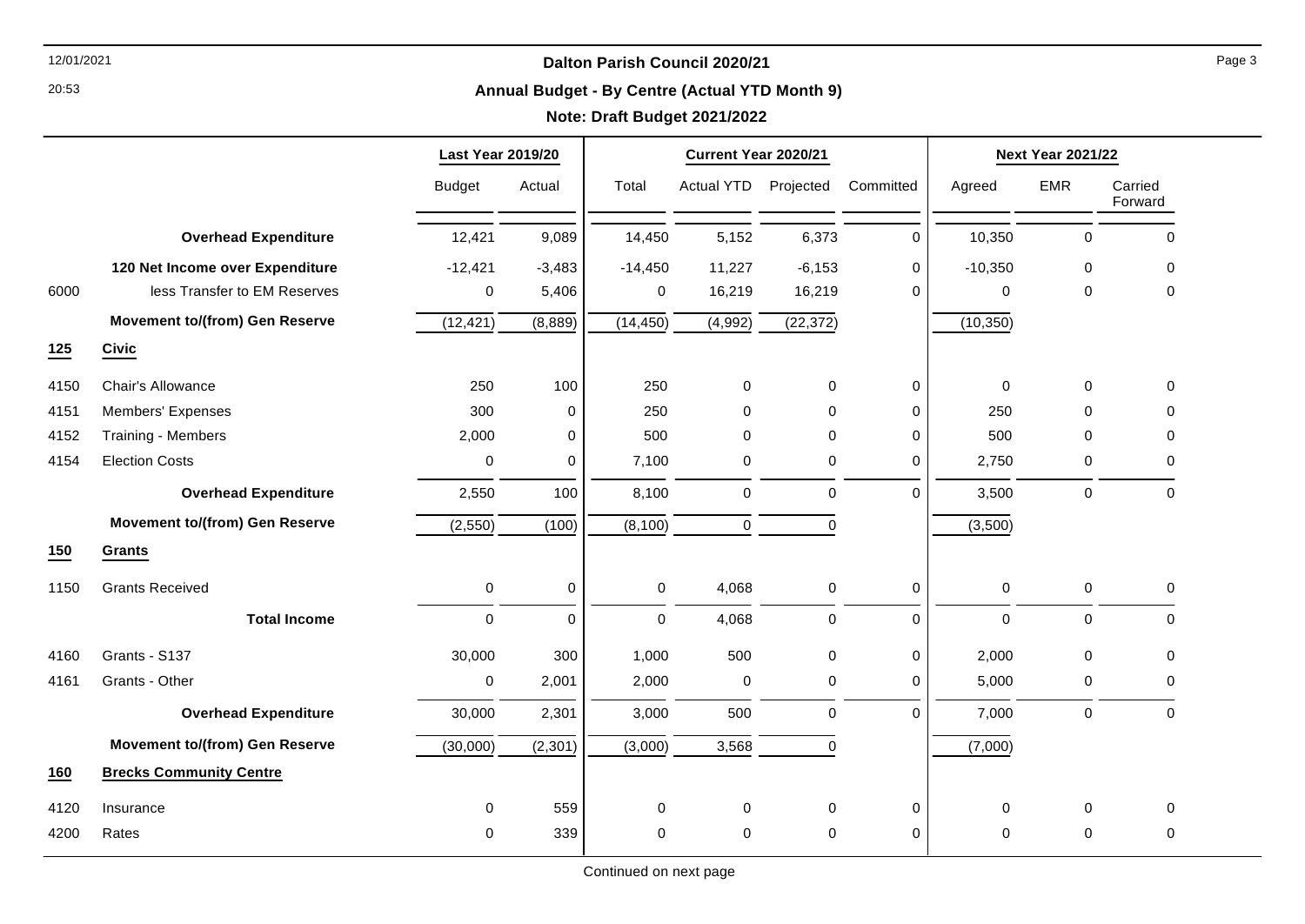20:53

#### **Annual Budget - By Centre (Actual YTD Month 9)**

# **Note: Draft Budget 2021/2022**

|      |                                       | <b>Last Year 2019/20</b> |                |             | Current Year 2020/21 |             |             | <b>Next Year 2021/22</b> |             |                    |
|------|---------------------------------------|--------------------------|----------------|-------------|----------------------|-------------|-------------|--------------------------|-------------|--------------------|
|      |                                       | <b>Budget</b>            | Actual         | Total       | Actual YTD           | Projected   | Committed   | Agreed                   | <b>EMR</b>  | Carried<br>Forward |
| 4205 | Gas                                   | $\mathsf 0$              | $-1,032$       | $\pmb{0}$   | $\pmb{0}$            | $\mathsf 0$ | $\mathbf 0$ | $\pmb{0}$                | 0           | $\mathbf 0$        |
| 4206 | Electricity                           | $\mathbf 0$              | 348            | $\mathbf 0$ | $\pmb{0}$            | $\mathbf 0$ | $\mathbf 0$ | $\mathbf 0$              | 0           | $\mathbf 0$        |
| 4207 | Water                                 | $\Omega$                 | 212            | $\Omega$    | 0                    | $\Omega$    | 0           | 0                        | $\Omega$    | $\Omega$           |
| 4210 | Repairs & Maintenance                 | 0                        | 868            | 0           | 0                    | $\mathbf 0$ | $\Omega$    | 0                        | $\Omega$    | 0                  |
| 4220 | <b>Waste Disposal</b>                 | $\Omega$                 | $\overline{7}$ | $\mathbf 0$ | $\pmb{0}$            | $\Omega$    | $\mathbf 0$ | 0                        | $\Omega$    | $\mathbf 0$        |
| 4399 | <b>Miscellaneous Costs</b>            | 7,000                    | 60             | $\mathbf 0$ | $\pmb{0}$            | $\mathbf 0$ | $\mathbf 0$ | 0                        | 0           | $\mathbf 0$        |
|      | <b>Overhead Expenditure</b>           | 7,000                    | 1,361          | $\pmb{0}$   | $\pmb{0}$            | $\mathsf 0$ | $\mathbf 0$ | $\pmb{0}$                | $\pmb{0}$   | $\boldsymbol{0}$   |
|      | <b>Movement to/(from) Gen Reserve</b> | (7,000)                  | (1, 361)       | $\mathbf 0$ | $\pmb{0}$            | $\mathbf 0$ |             | 0                        |             |                    |
| 165  | <b>Sunnyside Community Centre</b>     |                          |                |             |                      |             |             |                          |             |                    |
| 4120 | Insurance                             | 2,493                    | 867            | $\mathbf 0$ | $\pmb{0}$            | $\mathbf 0$ | $\mathbf 0$ | $\mathbf 0$              | 0           | $\mathbf 0$        |
| 4210 | Repairs & Maintenance                 | 20,500                   | $\mathbf 0$    | 1,500       | $\mathbf 0$          | $\Omega$    | $\Omega$    | 0                        | $\Omega$    | $\Omega$           |
| 4212 | Fixtures & Fittings                   | $\mathbf 0$              | $\mathbf 0$    | 1,000       | 0                    | $\mathbf 0$ | $\Omega$    | $\Omega$                 | $\Omega$    | $\Omega$           |
| 4215 | <b>Fire Checks</b>                    | 0                        | $\mathbf 0$    | 250         | 0                    | $\Omega$    | $\mathbf 0$ | 0                        | $\Omega$    | $\Omega$           |
| 4399 | <b>Miscellaneous Costs</b>            | $\Omega$                 | 0              | 250         | 0                    | $\mathbf 0$ | 0           | 0                        | 0           | $\Omega$           |
|      | <b>Overhead Expenditure</b>           | 22,993                   | 867            | 3,000       | $\pmb{0}$            | $\mathbf 0$ | $\Omega$    | 0                        | $\mathbf 0$ | $\mathbf 0$        |
|      | <b>Movement to/(from) Gen Reserve</b> | (22, 993)                | (867)          | (3,000)     | 0                    | $\mathbf 0$ |             | 0                        |             |                    |
| 200  | <b>Parish Hall</b>                    |                          |                |             |                      |             |             |                          |             |                    |
| 1000 | Parish Hall Hire Income               | $\mathbf 0$              | 10,137         | 7,000       | 373                  | 746         | $\mathbf 0$ | $\pmb{0}$                | 0           | $\mathbf 0$        |
| 1999 | Miscellaneous Income                  | 0                        | 2,426          | $\mathbf 0$ | 226                  | 452         | $\mathbf 0$ | 0                        | 0           | $\mathbf 0$        |
|      | <b>Total Income</b>                   | $\mathsf 0$              | 12,563         | 7,000       | 599                  | 1,198       | 0           | $\pmb{0}$                | 0           | $\mathbf 0$        |
| 4565 | DO NOT USE                            | $\pmb{0}$                | 170            | 400         | 0                    | $\pmb{0}$   | $\mathbf 0$ | $\mathbf 0$              | 0           | $\mathbf 0$        |
|      | <b>Direct Expenditure</b>             | $\mathbf 0$              | 170            | 400         | 0                    | $\mathsf 0$ | $\Omega$    | 0                        | 0           | $\mathbf 0$        |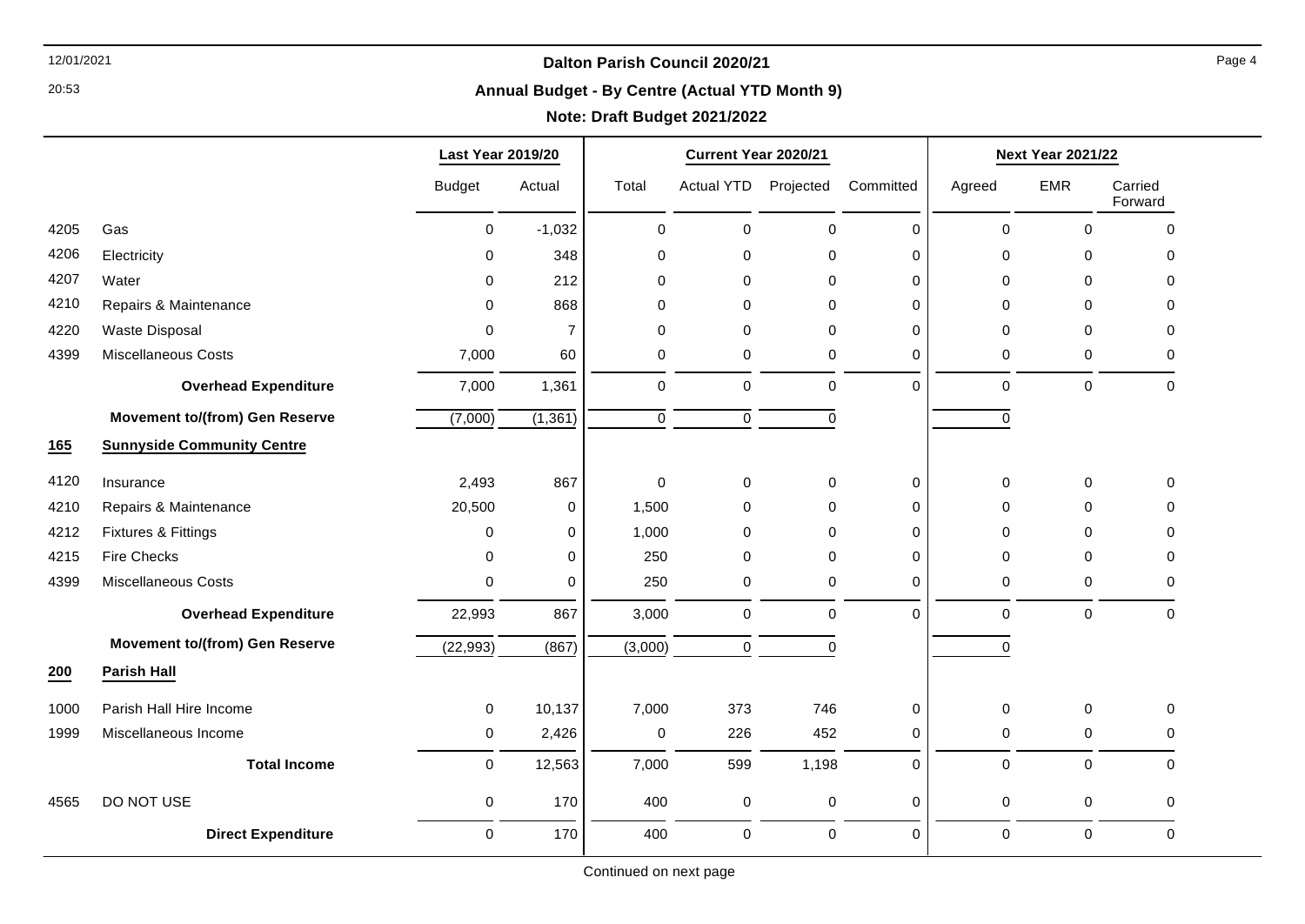20:53

#### **Annual Budget - By Centre (Actual YTD Month 9)**

|      |                                       | <b>Last Year 2019/20</b> |             |                  | Current Year 2020/21 |             |             |             | <b>Next Year 2021/22</b> |                    |  |
|------|---------------------------------------|--------------------------|-------------|------------------|----------------------|-------------|-------------|-------------|--------------------------|--------------------|--|
|      |                                       | <b>Budget</b>            | Actual      | Total            | Actual YTD           | Projected   | Committed   | Agreed      | <b>EMR</b>               | Carried<br>Forward |  |
| 4120 | Insurance                             | $\mathbf 0$              | 3,440       | 4,000            | 5,231                | 4,000       | 0           | 3,000       | 0                        | $\mathbf 0$        |  |
| 4200 | Rates                                 | 0                        | 20,023      | 3,500            | 2,282                | 3,040       | 0           | $\mathbf 0$ | 0                        | 0                  |  |
| 4205 | Gas                                   | 428                      | 2,387       | 3,000            | 1,088                | 1,668       | 0           | 3,000       | 0                        | 0                  |  |
| 4206 | Electricity                           | 1,135                    | 2,713       | 2,500            | 218                  | 53          | 0           | 2,500       | 0                        | 0                  |  |
| 4207 | Water                                 | 707                      | $-615$      | 1,400            | 308                  | 368         | 0           | 900         | $\mathbf 0$              | 0                  |  |
| 4210 | Repairs & Maintenance                 | 1,690                    | 2,361       | 3,000            | 967                  | 1,340       | 0           | 3,000       | $\mathbf 0$              | $\Omega$           |  |
| 4211 | Annual Maintenance                    | 0                        | 151         | 1,000            | 361                  | 722         | 0           | 1,000       | 0                        | 0                  |  |
| 4212 | <b>Fixtures &amp; Fittings</b>        | 0                        | 0           | 1,000            | 0                    | $\mathbf 0$ | 0           | 1,000       | 0                        | 0                  |  |
| 4215 | <b>Fire Checks</b>                    | 599                      | 208         | 300              | 570                  | 719         | 0           | 700         | 0                        | 0                  |  |
| 4220 | Waste Disposal                        | 804                      | 0           | 1,000            | 1,315                | 2,630       | 0           | 1,450       | $\mathbf 0$              | 0                  |  |
| 4225 | <b>Cleaning Materials</b>             | 1,029                    | 731         | 500              | 398                  | 455         | 0           | 800         | 0                        | 0                  |  |
| 4230 | Legionella Checks                     | $\Omega$                 | $\mathbf 0$ | $\Omega$         | 0                    | $\mathbf 0$ | $\mathbf 0$ | 1,000       | $\mathbf 0$              | 0                  |  |
| 4354 | Youth Work Divisionary Activit        | 0                        | $\mathbf 0$ | 0                | 0                    | $\mathbf 0$ | 0           | 9,000       | 0                        | 0                  |  |
| 4399 | <b>Miscellaneous Costs</b>            | 6,201                    | $\mathbf 0$ | 500              | 25                   | 50          | 0           | 438         | 0                        | $\mathbf 0$        |  |
|      | <b>Overhead Expenditure</b>           | 12,593                   | 31,400      | 21,700           | 12,762               | 15,045      | $\mathbf 0$ | 27,788      | $\pmb{0}$                | $\mathbf 0$        |  |
|      | <b>Movement to/(from) Gen Reserve</b> | (12, 593)                | (19,007)    | (15, 100)        | (12, 164)            | (13, 847)   |             | (27, 788)   |                          |                    |  |
| 205  | <b>Building Maintenance</b>           |                          |             |                  |                      |             |             |             |                          |                    |  |
| 4210 | Repairs & Maintenance                 | 0                        | 23          | $\mathbf 0$      | 363                  | 0           | 0           | 500         | 0                        | $\mathbf 0$        |  |
|      | <b>Overhead Expenditure</b>           | 0                        | 23          | $\pmb{0}$        | 363                  | $\pmb{0}$   | $\mathbf 0$ | 500         | $\mathsf{O}\xspace$      | $\mathbf 0$        |  |
|      | <b>Movement to/(from) Gen Reserve</b> | 0                        | (23)        | $\pmb{0}$        | (362)                | 0           |             | (500)       |                          |                    |  |
| 210  | <b>Football Pitches</b>               |                          |             |                  |                      |             |             |             |                          |                    |  |
| 1020 | Pitch Hire - Ruby Cook                | 876                      | $-82$       | $\boldsymbol{0}$ | 0                    | 0           | $\mathbf 0$ | $\pmb{0}$   | $\pmb{0}$                | $\pmb{0}$          |  |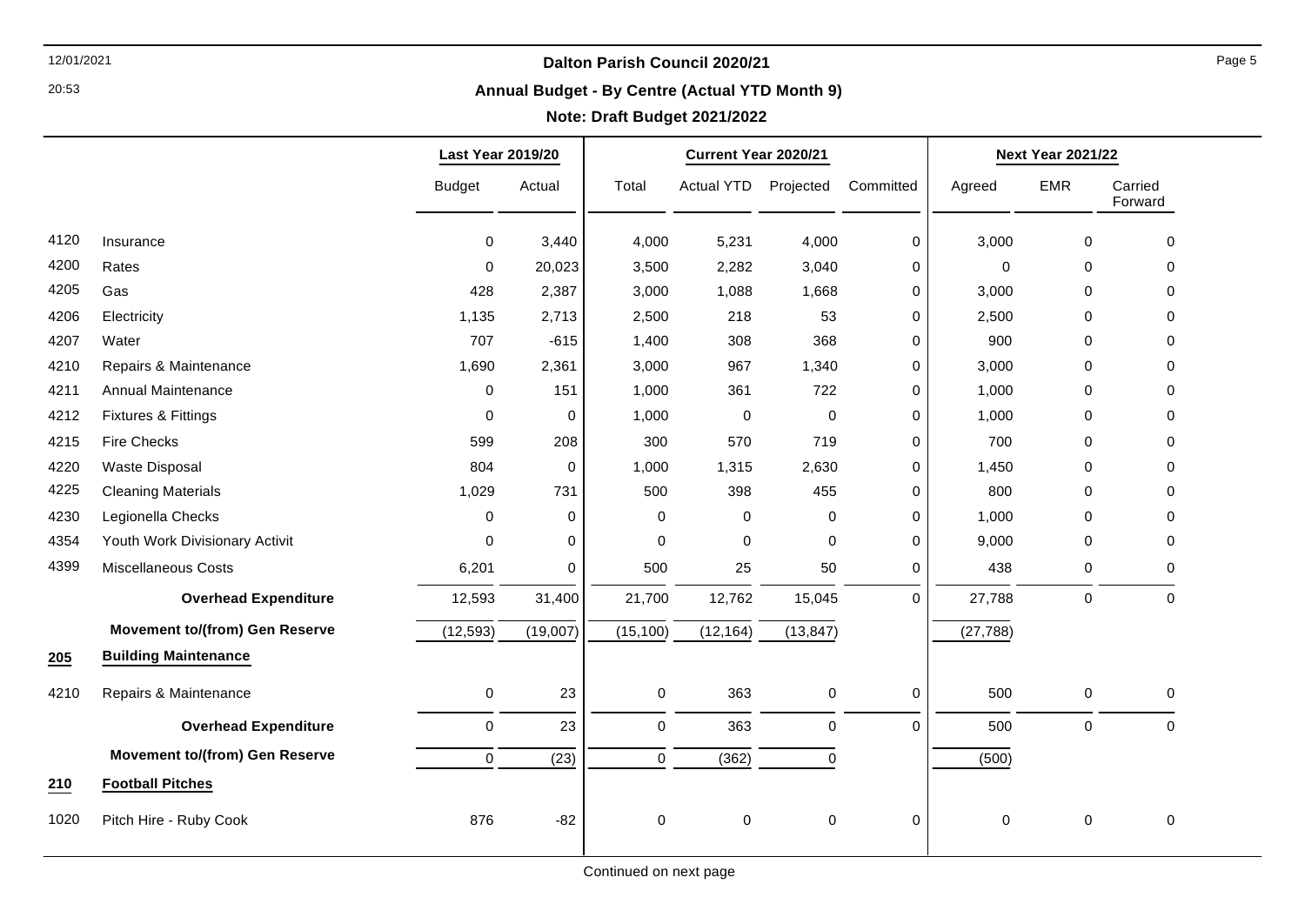20:53

#### **Annual Budget - By Centre (Actual YTD Month 9)**

|      |                                       | <b>Last Year 2019/20</b> |             | Current Year 2020/21 |                   |             | <b>Next Year 2021/22</b> |             |                     |                    |
|------|---------------------------------------|--------------------------|-------------|----------------------|-------------------|-------------|--------------------------|-------------|---------------------|--------------------|
|      |                                       | <b>Budget</b>            | Actual      | Total                | <b>Actual YTD</b> | Projected   | Committed                | Agreed      | <b>EMR</b>          | Carried<br>Forward |
| 1021 | Pitch Hire - Sunnyside                | $\Omega$                 | 8           | $\Omega$             | $\mathbf 0$       | $\Omega$    | $\Omega$                 | $\mathbf 0$ | $\Omega$            | $\Omega$           |
| 1999 | Miscellaneous Income                  | 0                        | 400         | 0                    | $\pmb{0}$         | $\mathbf 0$ | $\mathbf 0$              | 0           | $\pmb{0}$           | 0                  |
|      | <b>Total Income</b>                   | 876                      | 326         | 0                    | $\mathbf 0$       | $\mathbf 0$ | $\Omega$                 | $\mathbf 0$ | $\mathsf{O}\xspace$ | $\Omega$           |
| 4200 | Rates                                 | 1,895                    | 1,964       | 750                  | 1,396             | 1,592       | $\mathbf 0$              | $\mathbf 0$ | $\mathbf 0$         | 0                  |
| 4205 | Gas                                   | 1,190                    | 1,099       | 450                  | 490               | 632         | $\mathbf 0$              | $\Omega$    | $\Omega$            | $\Omega$           |
| 4206 | Electricity                           | 117                      | 286         | 200                  | 189               | 281         | 0                        | $\Omega$    | $\Omega$            | $\Omega$           |
| 4207 | Water                                 | 245                      | 104         | 125                  | 105               | 100         | 0                        | 0           | 0                   | 0                  |
| 4210 | Repairs & Maintenance                 | 1,508                    | $\mathbf 0$ | 200                  | 170               | 0           | 0                        | 0           | $\Omega$            | 0                  |
| 4211 | Annual Maintenance                    | 0                        | 0           | 0                    | 187               | 0           | $\mathbf 0$              | 450         | $\Omega$            | $\Omega$           |
| 4215 | <b>Fire Checks</b>                    | 258                      | 0           | 250                  | 118               | $\mathbf 0$ | 0                        | 0           | $\mathbf 0$         | $\Omega$           |
| 4225 | <b>Cleaning Materials</b>             | 82                       | $\Omega$    | $\mathbf 0$          | $\pmb{0}$         | $\Omega$    | 0                        | 0           | 0                   | 0                  |
| 4230 | Legionella Checks                     | 845                      | 493         | 300                  | $\pmb{0}$         | 0           | $\mathbf 0$              | 0           | $\mathbf 0$         | $\Omega$           |
|      | <b>Overhead Expenditure</b>           | 6,140                    | 3,945       | 2,275                | 2,655             | 2,605       | $\Omega$                 | 450         | $\mathbf 0$         | $\Omega$           |
|      | <b>Movement to/(from) Gen Reserve</b> | (5, 264)                 | (3,618)     | (2, 275)             | (2,655)           | (2,605)     |                          | (450)       |                     |                    |
| 220  | <b>Play Areas</b>                     |                          |             |                      |                   |             |                          |             |                     |                    |
| 4210 | Repairs & Maintenance                 | 5,000                    | $\mathbf 0$ | 4,000                | $\mathbf 0$       | 0           | $\mathbf 0$              | 4,000       | 0                   | $\Omega$           |
| 4225 | <b>Cleaning Materials</b>             | 0                        | 6           | 50                   | $\mathbf 0$       | $\mathbf 0$ | $\mathbf 0$              | 0           | 0                   | 0                  |
| 4260 | Play Area - Flanderwell Lane          | 1,000                    | $\Omega$    | 500                  | 230               | 74          | 0                        | 500         | $\Omega$            | $\Omega$           |
| 4261 | Play Area - Magna Lane                | 45,000                   | 1,136       | 1,500                | 193               | $\Omega$    | $\Omega$                 | 1,500       | $\Omega$            | 0                  |
| 4262 | Play Area - Ruby Cook                 | 1,000                    | 0           | 1,000                | 365               | 124         | 0                        | 1,000       | 0                   | $\Omega$           |
| 4263 | Play Area Inspection Reports          | 0                        | 327         | 1,300                | 653               | 1,307       | 0                        | 1,300       | $\mathbf 0$         | $\Omega$           |
| 4399 | <b>Miscellaneous Costs</b>            | 0                        | $\Omega$    | 500                  | $\pmb{0}$         | $\mathbf 0$ | $\Omega$                 | 500         | $\mathbf 0$         | 0                  |
|      | <b>Overhead Expenditure</b>           | 52,000                   | 1,469       | 8,850                | 1,442             | 1,505       | $\Omega$                 | 8,800       | $\pmb{0}$           | $\Omega$           |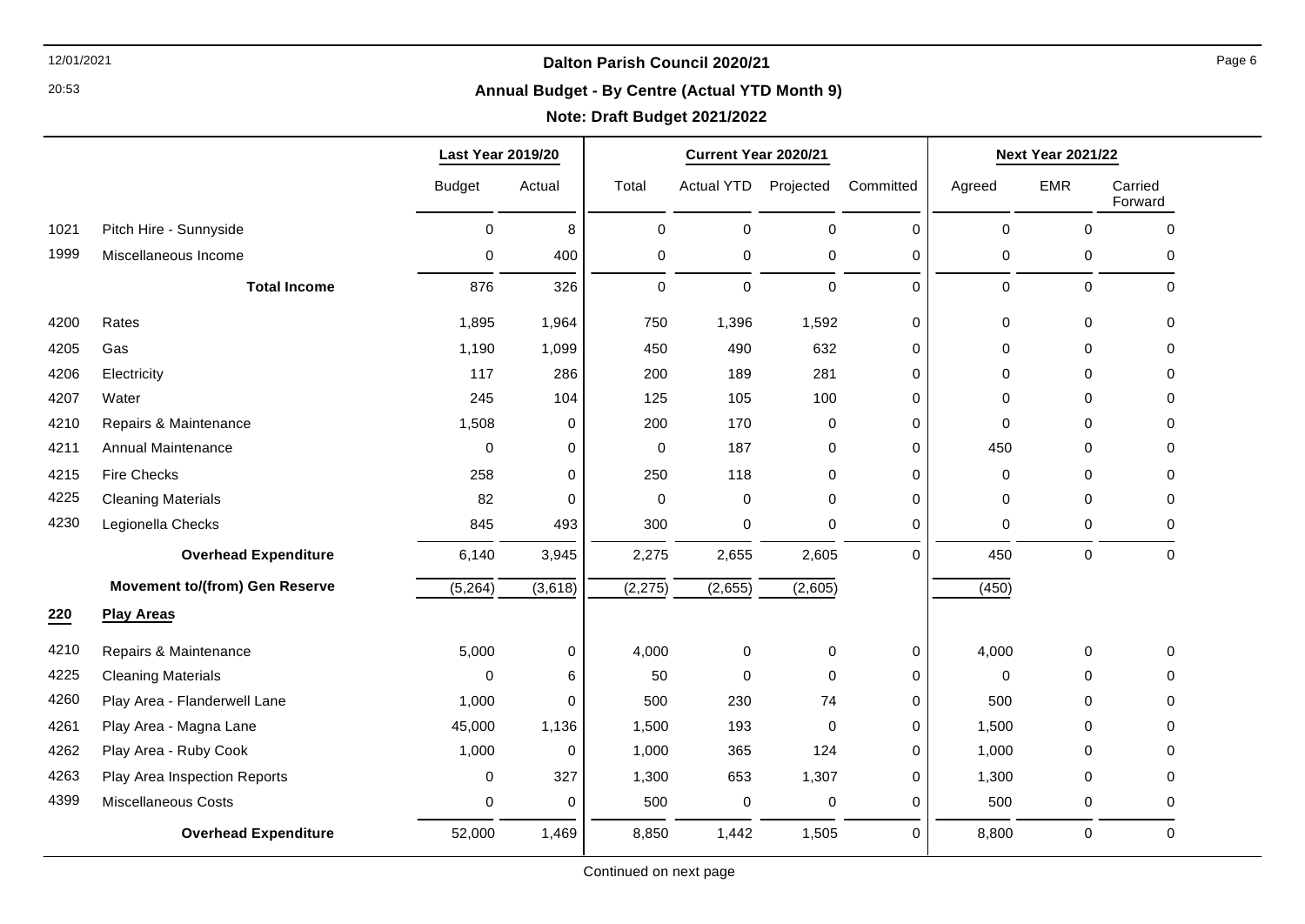20:53

#### **Annual Budget - By Centre (Actual YTD Month 9)**

# **Note: Draft Budget 2021/2022**

|      |                                       | <b>Last Year 2019/20</b> |                | Current Year 2020/21 |                   |             |             | <b>Next Year 2021/22</b> |             |                    |
|------|---------------------------------------|--------------------------|----------------|----------------------|-------------------|-------------|-------------|--------------------------|-------------|--------------------|
|      |                                       | <b>Budget</b>            | Actual         | Total                | <b>Actual YTD</b> | Projected   | Committed   | Agreed                   | <b>EMR</b>  | Carried<br>Forward |
| 6001 | plus Transfer from EM Reserves        | $\mathbf 0$              | 1,136          | $\mathbf 0$          | $\mathbf 0$       | $\mathsf 0$ | $\Omega$    | $\mathbf 0$              | $\mathbf 0$ | $\mathbf 0$        |
|      | <b>Movement to/(from) Gen Reserve</b> | (52,000)                 | (333)          | (8, 850)             | (1, 442)          | (1,505)     |             | (8,800)                  |             |                    |
| 230  | <b>Allotments</b>                     |                          |                |                      |                   |             |             |                          |             |                    |
| 1040 | Allotment Rents - Brecks Lane         | 294                      | 1,017          | 360                  | $-16$             | $-32$       | $\mathbf 0$ | 360                      | $\mathbf 0$ | $\mathbf 0$        |
| 1041 | <b>Brecks Lane Water Income</b>       | $\mathbf 0$              | 9              | $\Omega$             | 0                 | $\Omega$    | 0           | 0                        | $\Omega$    | $\Omega$           |
| 1050 | Allotment Rents - Norwood St          | 378                      | 1,780          | 649                  | 4                 | $-1,332$    | 0           | 713                      | $\Omega$    | $\Omega$           |
| 1060 | Allotment Rents - Sunnyside           | 385                      | 600            | 385                  | $-555$            | 0           | $\mathbf 0$ | 423                      | 0           | 0                  |
|      | <b>Total Income</b>                   | 1,057                    | 3,406          | 1,394                | $-567$            | $-1,364$    | $\Omega$    | 1,496                    | $\mathbf 0$ | $\mathbf{0}$       |
| 4207 | Water                                 | 85                       | $\overline{7}$ | 100                  | 76                | 63          | 0           | 200                      | $\mathbf 0$ | $\mathbf 0$        |
| 4280 | <b>Brecks Lane Lease</b>              | 783                      | 860            | 760                  | 570               | 760         | 0           | 760                      | $\Omega$    | 0                  |
| 4282 | <b>Brecks Lane Water</b>              | 0                        | 0              | $\Omega$             | 13                | 26          | 0           | $\mathbf 0$              | $\Omega$    | $\Omega$           |
| 4283 | <b>Brecks Lane Other Costs</b>        | 0                        | 911            | 2,500                | 114               | 228         | 0           | 1,000                    | $\Omega$    | 0                  |
| 4285 | Norwood Street Other Costs            | $\Omega$                 | 0              | 2,500                | 0                 | 0           | 0           | 1,000                    | $\Omega$    | 0                  |
| 4288 | Sunnyside Other Costs                 | $\Omega$                 | 222            | 500                  | 0                 | 0           | $\Omega$    | 500                      | 0           | $\mathbf{0}$       |
| 4399 | <b>Miscellaneous Costs</b>            | 185                      | 0              | 200                  | 0                 | 0           | $\mathbf 0$ | 200                      | 0           | 0                  |
|      | <b>Overhead Expenditure</b>           | 1,053                    | 1,999          | 6,560                | 773               | 1,077       | $\Omega$    | 3,660                    | $\mathbf 0$ | $\mathbf{0}$       |
|      | <b>Movement to/(from) Gen Reserve</b> | $\overline{4}$           | 1,407          | (5, 166)             | (1, 340)          | (2, 441)    |             | (2, 164)                 |             |                    |
| 240  | Environmental                         |                          |                |                      |                   |             |             |                          |             |                    |
| 4210 | Repairs & Maintenance                 | $\mathbf 0$              | 0              | $\mathbf 0$          | 85                | 170         | $\mathbf 0$ | 200                      | 0           | $\mathbf{0}$       |
| 4300 | <b>Contract Maintenance</b>           | 19,000                   | $\mathbf 0$    | $\Omega$             | 0                 | $\Omega$    | $\mathbf 0$ | $\mathbf 0$              | $\Omega$    | $\mathbf{0}$       |
| 4301 | <b>Grass Cutting</b>                  | $\mathbf 0$              | 17,977         | 14,000               | 10,500            | 16,479      | 0           | 12,500                   | 0           | $\mathbf{0}$       |
| 4304 | Hanging Baskets                       | 6,000                    | 5,578          | 5,619                | 0                 | 0           | $\Omega$    | 3,500                    | 0           | $\mathbf 0$        |
|      |                                       |                          |                |                      |                   |             |             |                          |             |                    |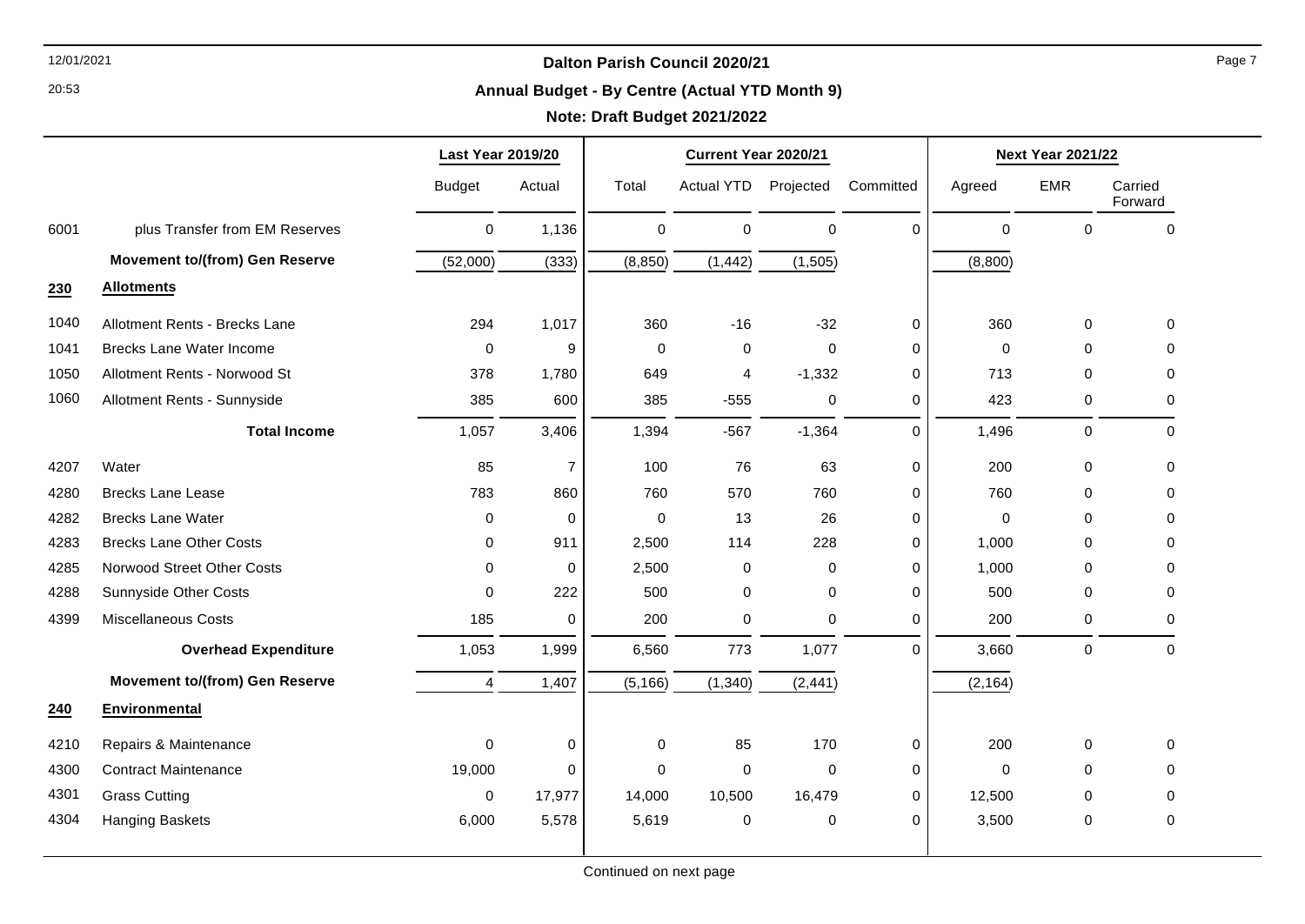20:53

#### **Annual Budget - By Centre (Actual YTD Month 9)**

|      |                                       | <b>Last Year 2019/20</b> |             |           | Current Year 2020/21 |             |             | <b>Next Year 2021/22</b> |                     |                     |
|------|---------------------------------------|--------------------------|-------------|-----------|----------------------|-------------|-------------|--------------------------|---------------------|---------------------|
|      |                                       | <b>Budget</b>            | Actual      | Total     | <b>Actual YTD</b>    | Projected   | Committed   | Agreed                   | <b>EMR</b>          | Carried<br>Forward  |
| 4310 | <b>Litter Pick Equipment</b>          | 1,000                    | 0           | 500       | $\mathbf 0$          | $\Omega$    | 0           | 250                      | 0                   | 0                   |
| 4399 | <b>Miscellaneous Costs</b>            | 6,000                    | 0           | 1,500     | $\pmb{0}$            | 0           | $\mathbf 0$ | 250                      | 0                   | 0                   |
|      | <b>Overhead Expenditure</b>           | 32,000                   | 23,555      | 21,619    | 10,585               | 16,649      | $\Omega$    | 16,700                   | $\mathbf 0$         | $\mathbf 0$         |
|      | <b>Movement to/(from) Gen Reserve</b> | (32,000)                 | (23, 555)   | (21, 619) | (10, 585)            | (16, 649)   |             | (16, 700)                |                     |                     |
| 260  | Community                             |                          |             |           |                      |             |             |                          |                     |                     |
| 4330 | Gala                                  | $\pmb{0}$                | 0           | 0         | $\mathbf 0$          | $\mathbf 0$ | 0           | 2,500                    | 0                   | 0                   |
| 4335 | <b>Christmas Events</b>               | 1,500                    | 1,390       | 2,600     | $\mathbf 0$          | $\Omega$    | $\pmb{0}$   | 2,600                    | 0                   | 0                   |
| 4336 | <b>Other Events</b>                   | $\pmb{0}$                | 144         | 1,000     | 145                  | 209         | $\mathbf 0$ | 4,000                    | 0                   | 0                   |
| 4399 | <b>Miscellaneous Costs</b>            | 1,000                    | 0           | 500       | $\pmb{0}$            | 0           | $\mathbf 0$ | 250                      | 0                   | $\Omega$            |
|      | <b>Overhead Expenditure</b>           | 2,500                    | 1,534       | 4,100     | 145                  | 209         | $\mathbf 0$ | 9,350                    | $\mathsf{O}\xspace$ | $\mathbf 0$         |
|      | <b>Movement to/(from) Gen Reserve</b> | (2,500)                  | (1, 534)    | (4,100)   | (144)                | (209)       |             | (9,350)                  |                     |                     |
| 270  | <b>Christmas Lights</b>               |                          |             |           |                      |             |             |                          |                     |                     |
| 4350 | Christmas Lights - Dalton             | 16,200                   | 8,617       | 10,000    | 3,171                | $\mathbf 0$ | 0           | 3,500                    | 0                   | 0                   |
| 4352 | Christmas Lights - Sunnyside          | 0                        | 0           | $\Omega$  | $\mathbf 0$          | $\Omega$    | $\mathbf 0$ | 1,000                    | 0                   | $\Omega$            |
| 4399 | <b>Miscellaneous Costs</b>            | 0                        | 0           | 1,000     | 0                    | 0           | $\mathbf 0$ | 250                      | 0                   | $\Omega$            |
|      | <b>Overhead Expenditure</b>           | 16,200                   | 8,617       | 11,000    | 3,171                | 0           | $\mathbf 0$ | 4,750                    | 0                   | $\mathsf{O}\xspace$ |
|      | <b>Movement to/(from) Gen Reserve</b> | (16, 200)                | (8,616)     | (11,000)  | (3, 171)             | $\Omega$    |             | (4,750)                  |                     |                     |
| 410  | <b>Earmarked Reserve Expenditure</b>  |                          |             |           |                      |             |             |                          |                     |                     |
| 4450 | <b>Earmarked Project Expenditure</b>  | $\pmb{0}$                | 0           | 0         | $\pmb{0}$            | 0           | 0           | 38,850                   | $\mathbf 0$         | 0                   |
|      | <b>Overhead Expenditure</b>           | $\mathbf 0$              | 0           | 0         | $\mathbf 0$          | 0           | $\mathbf 0$ | 38,850                   | $\mathbf 0$         | $\mathbf 0$         |
|      | <b>Movement to/(from) Gen Reserve</b> | $\pmb{0}$                | $\mathbf 0$ | 0         | $\mathsf{O}\xspace$  | $\mathbf 0$ |             | (38, 850)                |                     |                     |